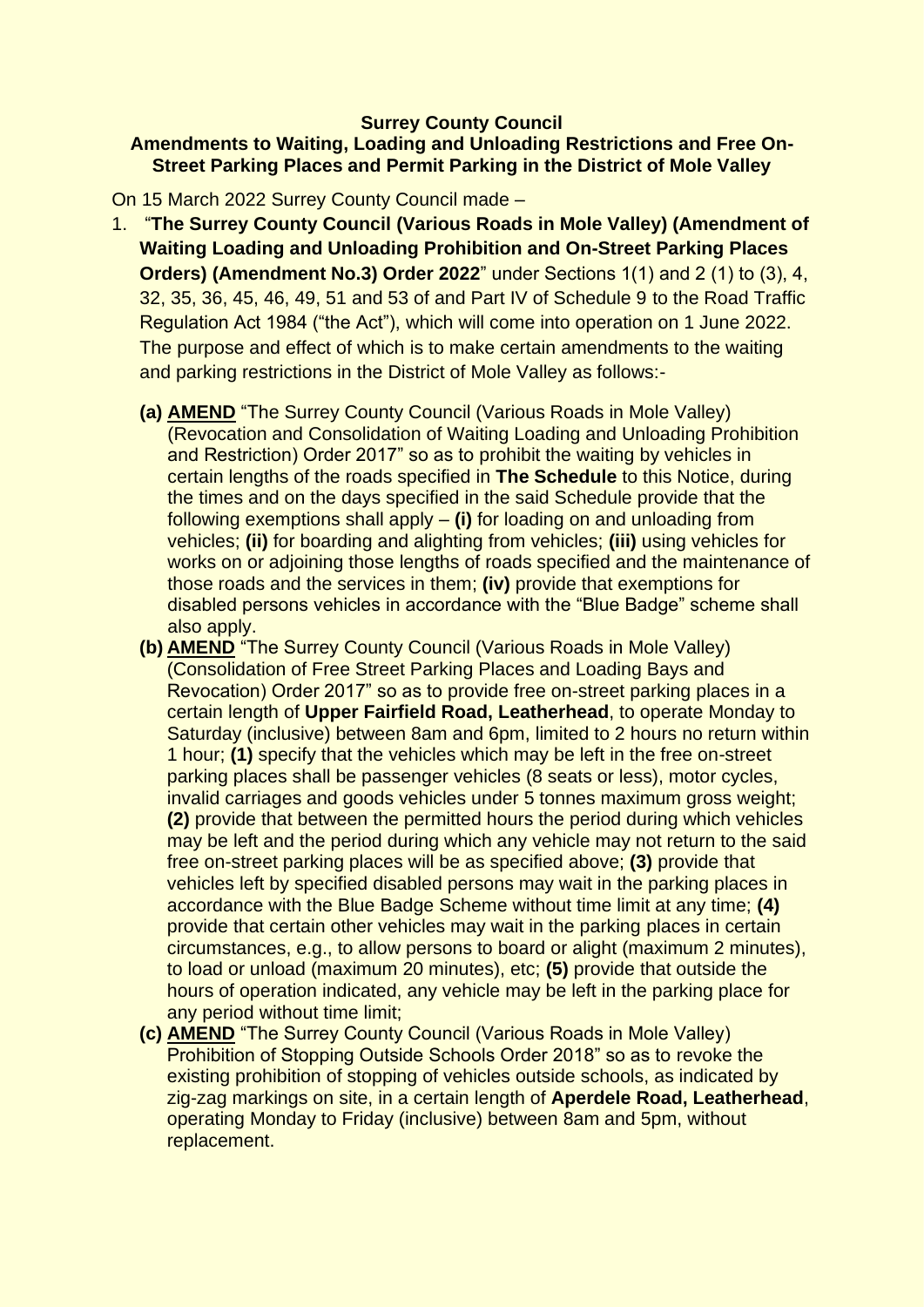- **(d) AMEND** "The Surrey County Council Various Roads in the District of Mole Valley (Residents' On-Street Parking Places) Order 2017" so as to:-
	- **(i)** introduce on-street permit holder's only parking places in certain lengths of **Linden Road, Leatherhead** with the letter identifier "AA" which will be in operation Monday to Saturday (inclusive) between 8am and 6pm with the following provisions:-
		- **(1)** the residents that may be eligible to apply for parking permits will be:15-29 Linden Road (odds only), 22 Fairfield Road, 1-4 Pavillion Terrace, 1-2 Swanton Cottages, 1-4 Nightingale Terrace, 18A, 18B, properties known as "Walnut Tree Cottage", "Corner Cottage" and "Glenholme Cottage";
		- **(2)** the vehicles which may be left in the parking place, during the hours of operation shall be vehicles displaying a valid residents parking permit bearing the identifying letter issued by the Mole Valley District Council or its agents, or a vehicle displaying a valid residents' visitor's parking permit, a valid carer's parking permit or a valid operational parking permit;
		- **(3)** provide residents' parking permits for residents of the said properties, which will allow them to park in the said on-street permit holders' only parking place during the hours of operation. Such permits, which will be issued by the District Council, will cost £50, for the first permit and £75 for any subsequent permit and will be valid for a period of twelve months. The charge for a duplicate permit or a change of permit due to the change of vehicle, will be £15;
		- **(4)** provide that such residents parking permits shall be allocated using the following calculation: the sum of the number of vehicles registered to the place of abode minus the number of off-street parking places for such place of abode;
		- **(5)** provide for:
			- **(a)** residents to purchase permits for use by their visitors at a cost of £2 each, which will be valid for one day, subject to a limit of 120 per year;
			- **(b)** Operational Permits, for use by doctors and nurses, who are required to make visits to residents, which will be free of charge; and
			- **(c)** Carer's Permits, for carers and community care personnel, who are required to make visits to housebound residents at a cost of £10; which will allow to park in the said parking place;
		- **(6)** such provisions as in sub-paragraph 1(b)(i)(3), 1(b)(i)(4) and 1 (b)(i)(5) shall also apply.
	- **(i)** introduce an additional permit holders only on-street parking place in a certain length of **Highlands Road, Leatherhead** (letter identifier X), to operate Monday to Friday (inclusive) between 11am and 3pm;
	- **(ii)** include the properties Nos. 1-36 Sondes Farm to be eligible to apply for permits which will allow them to park in Permit Parking Area "Z". Such provisions and cost and conditions of use as specified in subparagraphs 1(b)(i)(3), 1(b)(i)(4),1 (b)(i)(5), 1(d)(i)(2), 1(d)(i)(3),  $1(d)(i)(4)$  and  $1(d)(i)(5)$  shall apply.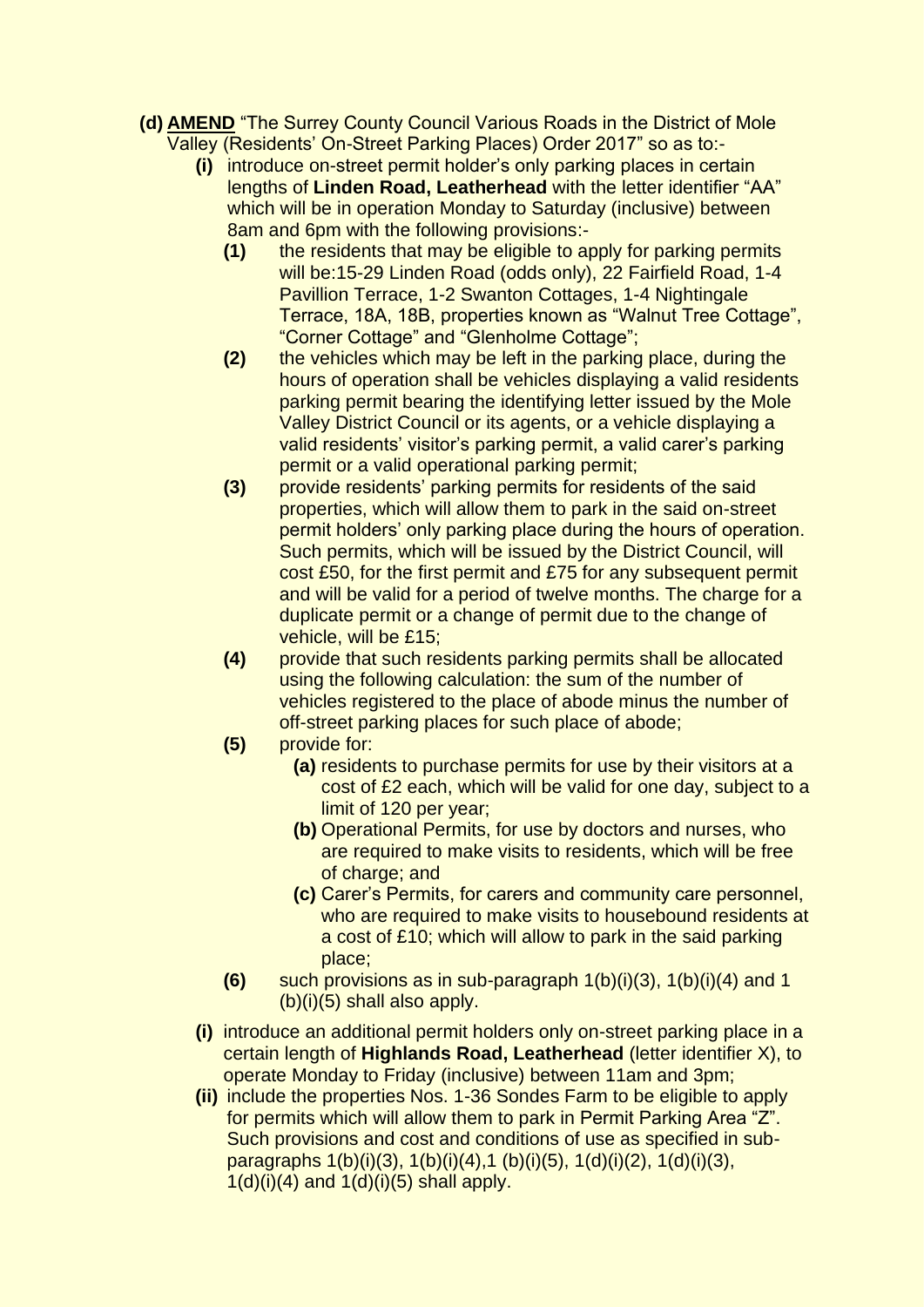- **(e) Amend** "Surrey County Council Various Roads in Dorking Town Centre in the District of Mole Valley (Permit Zone) (On-Street Parking Place) Order 2017" so as to – **(i)** omit the property known as "The Forge" and replace with "Flats 1-4 Kian Court", to be eligible to apply for permits which will allow them to park in Permit Parking Area "J"; **(ii)** include the residents of No. 36 Mount Street to be eligible to apply for permits which will allow them to park in Permit Parking Area "V"; **(iii)** Such provisions and cost and conditions of use as specified in sub-paragraphs 1(b)(i)(3), 1(b)(i)(4),1 (b)(i)(5), 1(d)(i)(2), 1(d)(i)(3), 1(d)(i)(4) and 1(d)(i)(5) shall apply.
- **(f) Make** certain drafting amendments to the following Orders which will not affect the operation of the prohibitions and restrictions on the ground:- **(i)** "The Surrey County Council Kingston Road (D2887) Leatherhead (Prohibition of Waiting of Heavy Commercial Vehicles) Order 2017"; **(ii)** "Surrey County Council Minchin Close Leatherhead in the District of Mole Valley (Revocation and Consolidation of Waiting Restrictions and On-Street Parking Places) Order 2017"; **(iii)** The Surrey County Council (Various Roads in Mole Valley) (Consolidation of Free Street Parking Places) (Disabled Persons) Order 2017; **(iv)** "The Surrey County Council Church Street (D2885) and High Street (D2885) Leatherhead (Prohibition of Waiting) (Restricted Zone) Order 2017.
- **(g) Where** a new restriction is proposed in this Notice, any existing restrictions on the same length of road shall be revoked.
- 2. "**The Surrey County Council (Various Roads in Mole Valley) Electric Vehicle Parking Places Order 2022**", under Sections 32, 35 and 36 of and Part IV of Schedule 9 to the Act, which will come into operation on 1 June 2022. The purpose and effect of which is to – **(a)** introduce such electric vehicle on-street parking places in certain lengths of the roads specified in **Schedule 2** to this Notice, to be used at the times and on the days specified therein by electric vehicles or hybrid vehicles for the purpose of charging the said vehicle by use of the electric charging post installed in respect of that parking place; **(b)** certain other vehicles may wait in such parking places in certain circumstances e.g. to allow persons to board or alight (maximum 2 minutes) to load or unload (maximum 20 minutes), etc. but no exemption shall apply to blue badge holders.

A copy of the made orders, plans showing the lengths of roads to which the Orders relates and a Statement of the Council's reasons for making the Orders may be viewed at Mole Valley District Council, Pippbrook, Dorking, Surrey RH4 1SJ, during normal office hours.

In addition, plans detailing these proposals may be viewed on-line at Web: www.surreycc.gov.uk/parking/molevalley.

If you wish to question the validity of any these Orders, or any of them, or any provision contained in them, on the grounds that it is not within the powers conferred by the Act, or on the grounds that any requirement of the Act, or any instrument made under it, has not been complied with, in relation to the Order, you may, within six weeks from the date of the making of the Orders, apply to the High Court for this purpose.